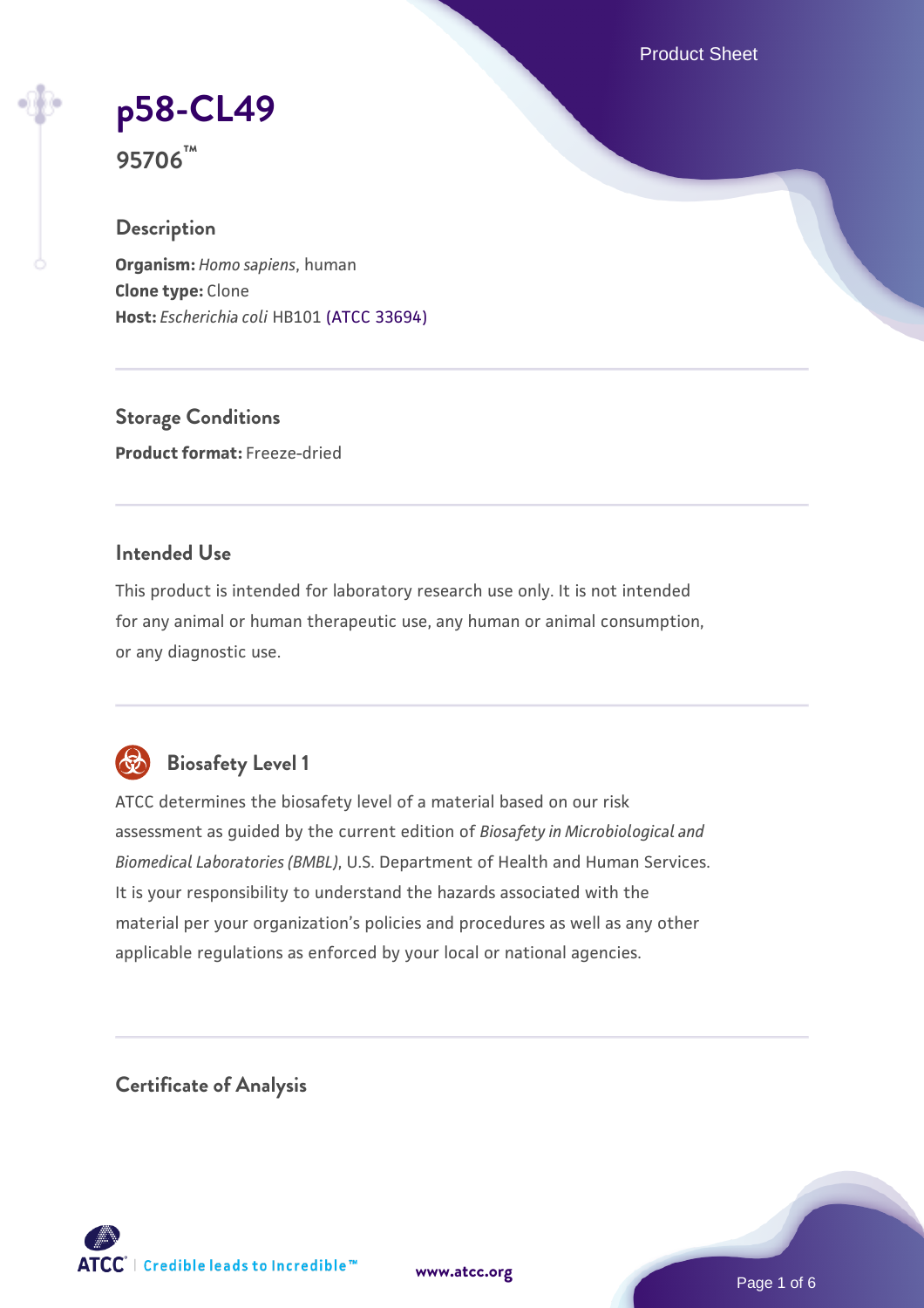

For batch-specific test results, refer to the applicable certificate of analysis that can be found at www.atcc.org.

#### **Insert Information**

**Insert size (kb):** 1.5529999999999999 **Type of DNA:** cDNA **Insert source:** Resting CD3- cells **Insert tissue:** Resting CD3- cells **Insert information:** DESCRIPTION OF INSERT COMPONENT: ORF's seq. position: GDB probe: GDB:698358 () Insert 5' end: Modification: SalI linker Insert 3' end: Modification: NotI linker Cross references: DNA Seq. Acc.: U24079 Nucleotides 1-1535 of the insert correspond to nucleotides 1-1535 of U24079. **Genome:** Homo sapiens **Chromosome:** 19 19 q13.4; 19, 374.860000 cR **Gene name:** killer cell inhibitory receptor **Gene product:** killer cell inhibitory receptor [KIR] **Gene symbol:** KIR; NKB1 **Contains complete coding sequence:** Yes

#### **Vector Information**

**Construct size (kb):** 5.650000095367432 **Intact vector size:** 4.109 **Vector name:** pSPORT1 **Type of vector:** plasmid **Host range:** *Escherichia coli* **Vector end:** SalI; NotI **Cloning sites:** AatII; SphI; mLuI; SunI; SnaBI; HindIII; BamHI; XbaI; XmaIII; NotI; Spel; Sstl; Sall; Accl; Smal; EcoRI; Kpn2I; RsrII; PinAI; KpnI; Sse8387I; PstI



**[www.atcc.org](http://www.atcc.org)**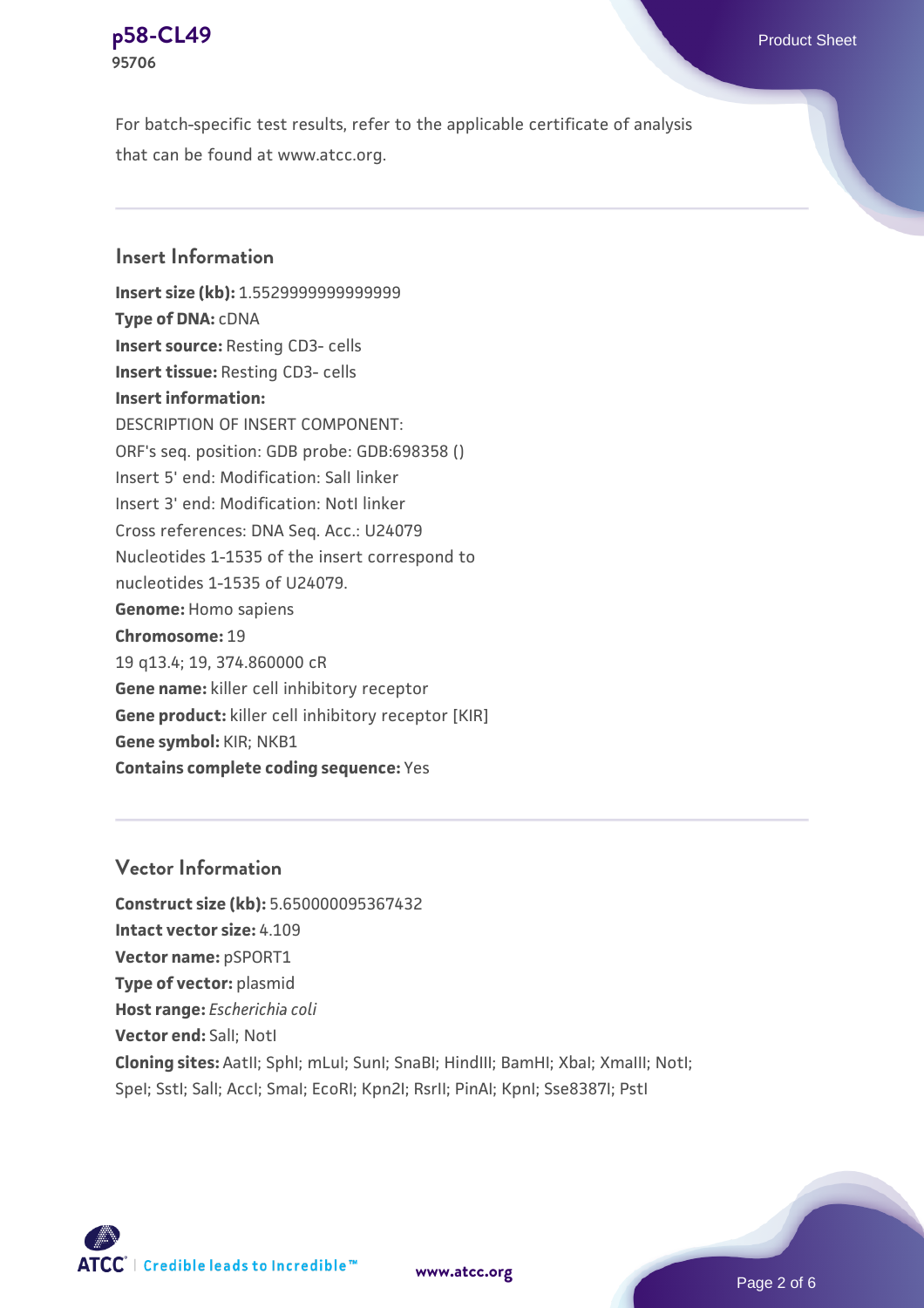

**[p58-CL49](https://www.atcc.org/products/95706)** Product Sheet **95706**

**Insert detection:**  $lacZ'$ , <-, 1-341 **Markers:** ampR **MCS:** AatII...PstI, ->, 191-285 Polylinker sites: AatII; SphI; mLuI; SunI; SnaBI; HindIII; BamHI; XbaI; XmaIII; NotI; SpeI; SstI; SalI; AccI; SmaI; EcoRI; Kpn2I; RsrII; PinAI; KpnI; Sse8387I; PstI **Promoters:** SP6; T7 **Replicon:** pMB1, 1903-1903 **Repressor gene:** lacI, <-, 464-1546

#### **Growth Conditions**

**Medium:**  [ATCC Medium 1227: LB Medium \(ATCC medium 1065\) with 50 mcg/ml](https://www.atcc.org/-/media/product-assets/documents/microbial-media-formulations/1/2/2/7/atcc-medium-1227.pdf?rev=581c98603b3e4b29a6d62ee0ba9ca578) [ampicillin](https://www.atcc.org/-/media/product-assets/documents/microbial-media-formulations/1/2/2/7/atcc-medium-1227.pdf?rev=581c98603b3e4b29a6d62ee0ba9ca578) **Temperature:** 37°C

#### **Notes**

Restriction digests of the clone give the following sizes (kb): NotI/SalI--4.4, 1.6; EcoRV--5.7; PstI--4.8, 0.4, 0.35, 0.1; PvuII--3.7, 1.4, 0.6, 0.1; XhoI--5.7. Recommended for verification: SalI, NotI, NotI/SalI, EcoRI, PstI. - ATCC staff

Encodes a variant recognized by monoclonal antibody GL183 but not EB6. - Immunity 2: 439-449, 1995

Insert contains the following restriction sites (approximate kb from the 5' end): PstI--0.04, 0.44, 0.51, 0.84; PvuII--1.13; SacI--0.45; StuI--1.06; XhoI--0.63.

- Immunity 2: 439-449, 1995



**[www.atcc.org](http://www.atcc.org)**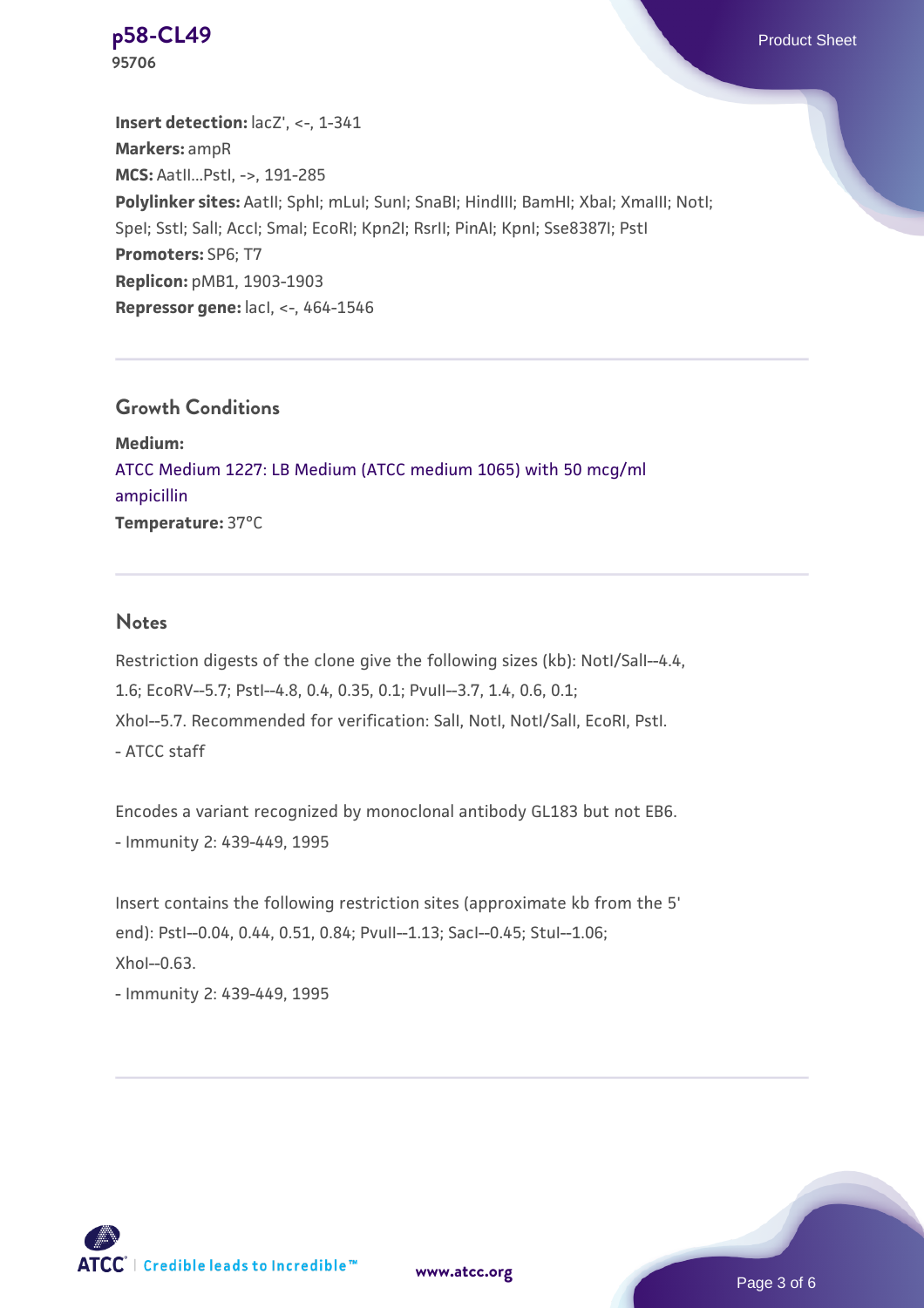#### **[p58-CL49](https://www.atcc.org/products/95706)** Product Sheet **95706**

# **Material Citation**

If use of this material results in a scientific publication, please cite the material in the following manner: p58-CL49 (ATCC 95706)

#### **References**

References and other information relating to this material are available at www.atcc.org.

# **Warranty**

The product is provided 'AS IS' and the viability of ATCC® products is warranted for 30 days from the date of shipment, provided that the customer has stored and handled the product according to the information included on the product information sheet, website, and Certificate of Analysis. For living cultures, ATCC lists the media formulation and reagents that have been found to be effective for the product. While other unspecified media and reagents may also produce satisfactory results, a change in the ATCC and/or depositor-recommended protocols may affect the recovery, growth, and/or function of the product. If an alternative medium formulation or reagent is used, the ATCC warranty for viability is no longer valid. Except as expressly set forth herein, no other warranties of any kind are provided, express or implied, including, but not limited to, any implied warranties of merchantability, fitness for a particular purpose, manufacture according to cGMP standards, typicality, safety, accuracy, and/or noninfringement.

## **Disclaimers**

This product is intended for laboratory research use only. It is not intended

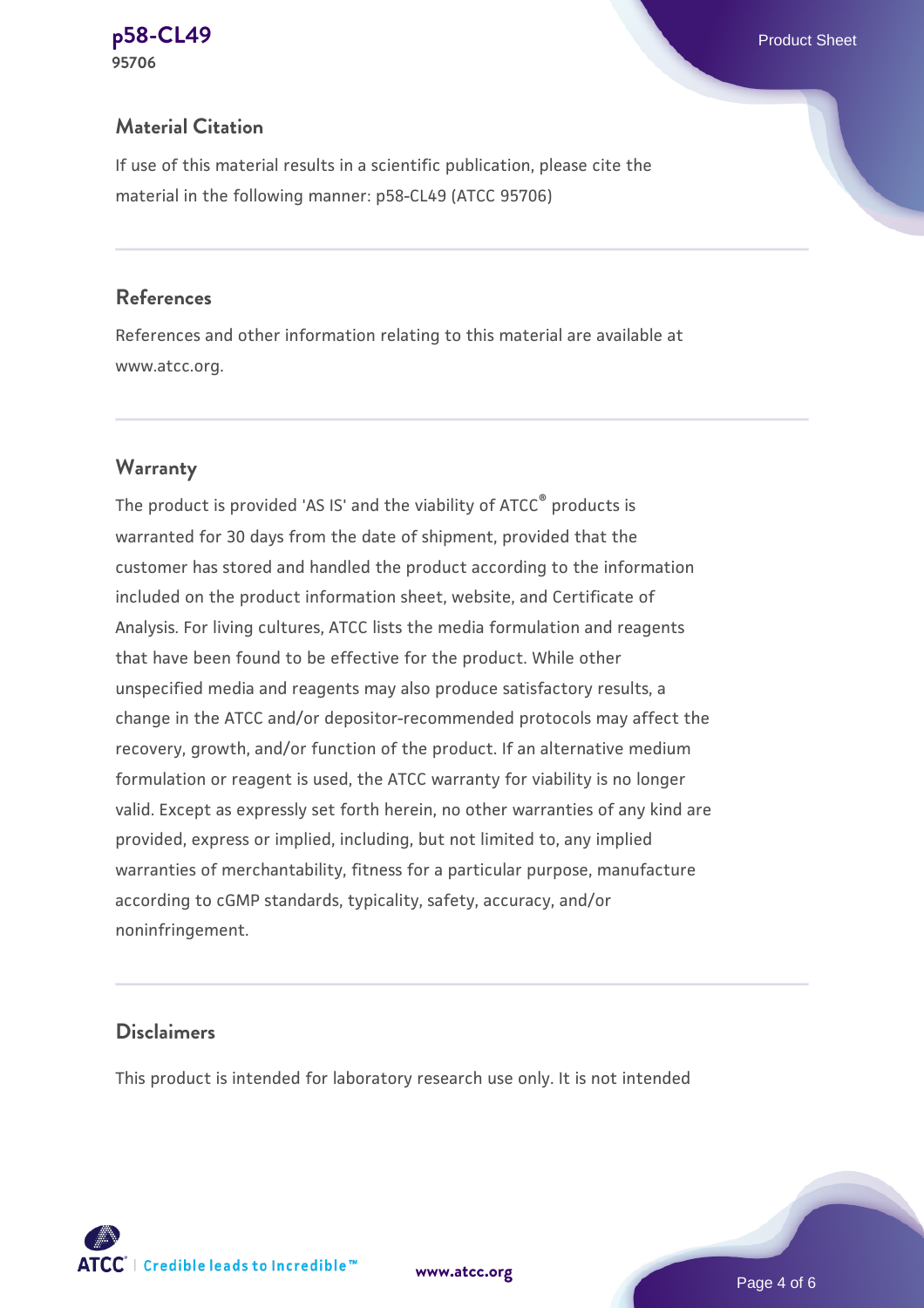

for any animal or human therapeutic use, any human or animal consumption, or any diagnostic use. Any proposed commercial use is prohibited without a license from ATCC.

While ATCC uses reasonable efforts to include accurate and up-to-date information on this product sheet, ATCC makes no warranties or representations as to its accuracy. Citations from scientific literature and patents are provided for informational purposes only. ATCC does not warrant that such information has been confirmed to be accurate or complete and the customer bears the sole responsibility of confirming the accuracy and completeness of any such information.

This product is sent on the condition that the customer is responsible for and assumes all risk and responsibility in connection with the receipt, handling, storage, disposal, and use of the ATCC product including without limitation taking all appropriate safety and handling precautions to minimize health or environmental risk. As a condition of receiving the material, the customer agrees that any activity undertaken with the ATCC product and any progeny or modifications will be conducted in compliance with all applicable laws, regulations, and guidelines. This product is provided 'AS IS' with no representations or warranties whatsoever except as expressly set forth herein and in no event shall ATCC, its parents, subsidiaries, directors, officers, agents, employees, assigns, successors, and affiliates be liable for indirect, special, incidental, or consequential damages of any kind in connection with or arising out of the customer's use of the product. While reasonable effort is made to ensure authenticity and reliability of materials on deposit, ATCC is not liable for damages arising from the misidentification or misrepresentation of such materials.

Please see the material transfer agreement (MTA) for further details regarding the use of this product. The MTA is available at www.atcc.org.

#### **Copyright and Trademark Information**

© ATCC 2021. All rights reserved. ATCC is a registered trademark of the American Type Culture Collection.



**[www.atcc.org](http://www.atcc.org)**

Page 5 of 6